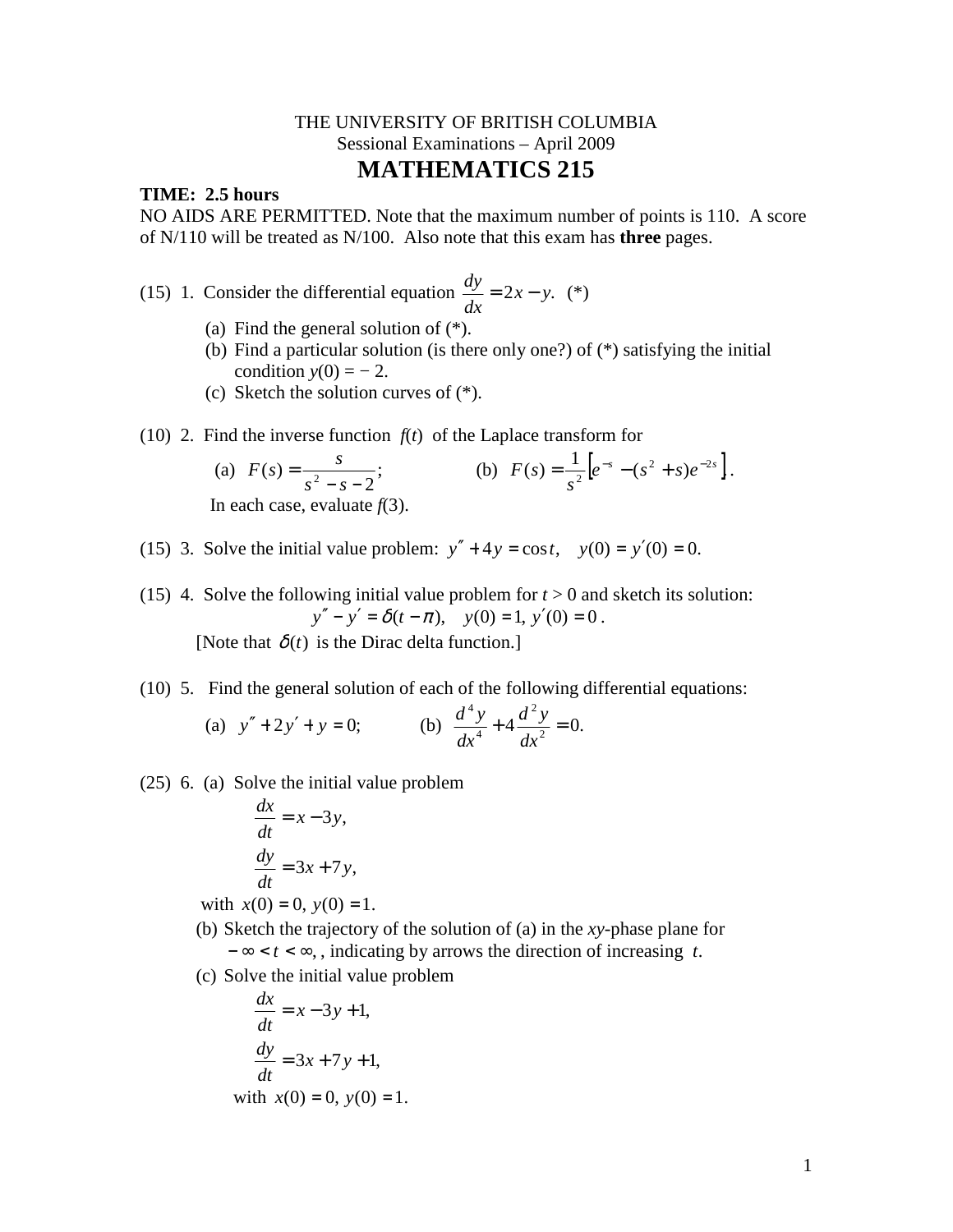(20) 7. Consider the system

$$
\frac{dx}{dt} = -y(y-2),
$$
  

$$
\frac{dy}{dt} = (x-2)(y-2),
$$

- for  $t > 0$ .
- (a) Sketch the *y*(*t*) component of the solution of this system for each of the following two sets of initial conditions:
	- (i)  $x(0) = 1$ ,  $y(0) = 2$ ;

(ii)  $x(0) = 1$ ,  $y(0) = 3$ .

(b) Suppose one has the initial condition  $x(0) = \alpha$ ,  $y(0) = \beta$ . Find all values of  $\alpha$ and  $\beta$  for which

 $\lim_{t \to \infty} x(t) = A$  and  $\lim_{t \to \infty} y(t) = B$  both hold for some constants *A* and *B*.

(c) Find *A* and *B*.